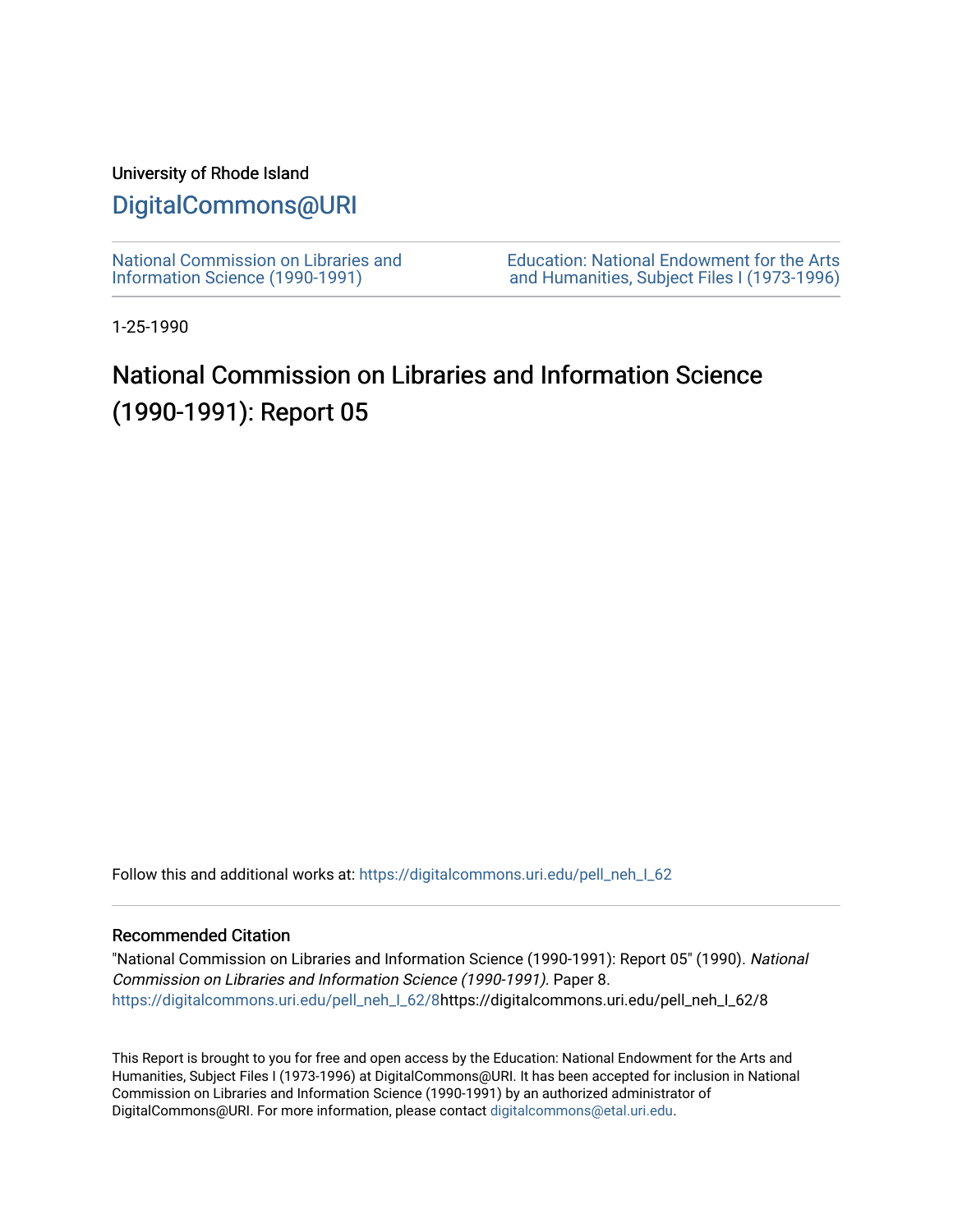#### 1/25/90

#### EXECUTIVE DIRECTOR WHITE HOUSE CONFERENCE ON LIBRARY & INFORMATION SERVICE

### INTRODUCTION:

The incumbent serves as the Executive Director of the White House Conference, a Nationa1 activity established by Public Law 100-382, to be planned and conducted by the White House Conference Advisory Comndttee, under the direction of the Commissioners of the National Commission on Libraries and Information Science. The White House Conference is a nation-wide process initiated to provide findings and policy recommendation necessary for further improvement of the library and information services of the nation and their use by the public. The mandate of the law is to ensure the broadest possible participation of citizens, institutions, professionals, associations and government in the Conference processes, that will be useful in the determination and resolution of relevant issues.

The processes leading up to the National Conference in July 1991 are complex and difficult to coordinate, in that the intent of the law is to provide all 50 states, the District of Columbia, the Territories and the American Indian Tribes, the maximum amount of flexibility in their relevant preconference activities. However, in order to facilitate the coming together effectively at the national Conference in July 1991, suggested guidelines for delegate selection, Conference goals and objectives and other pertinent information will be generated and distributed. These guidelines must be broad enough to comprehend the variances in social, economic, cultural and political realities of the environments 1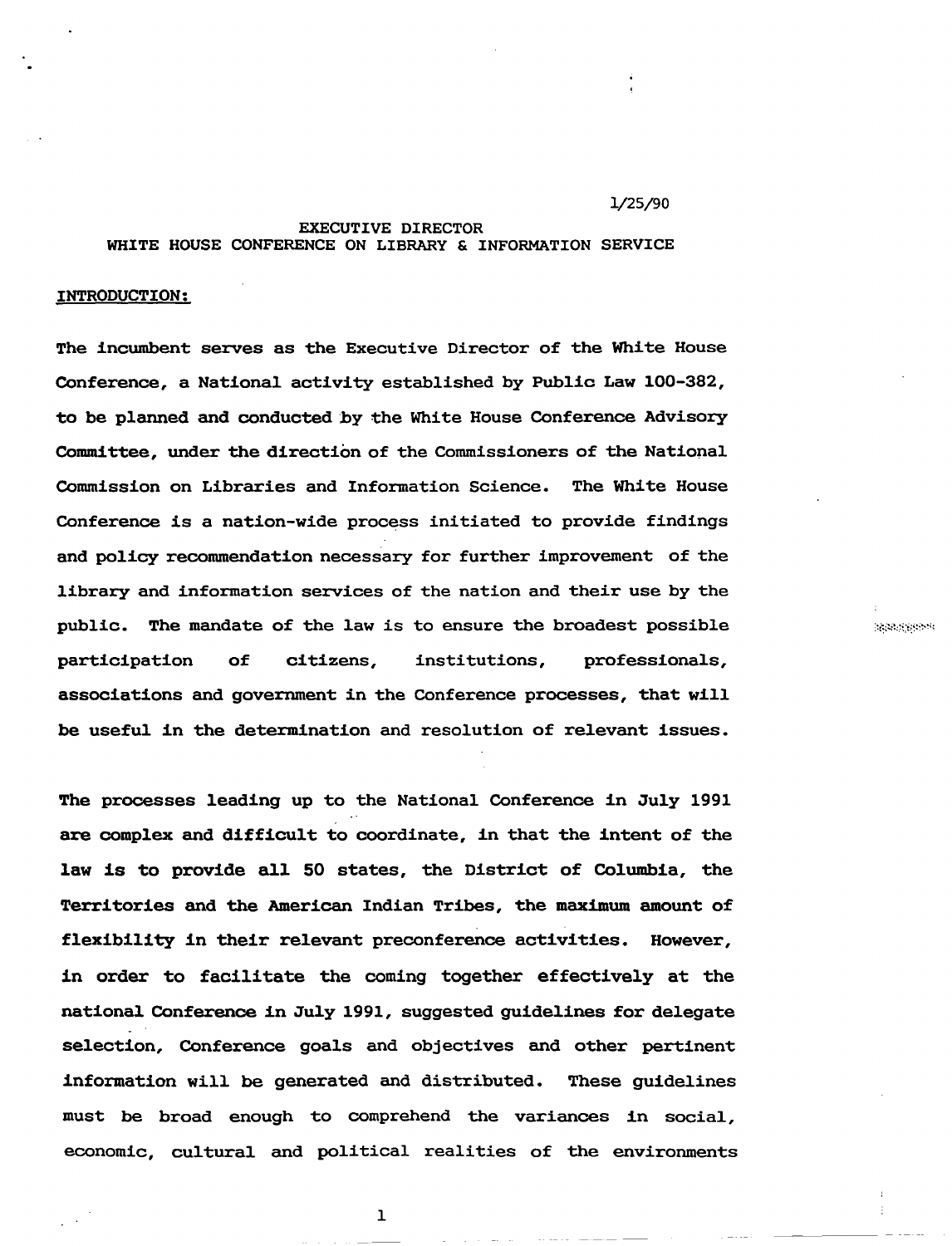involved, such that the impact of the preconference efforts are relevant to the communities represented by the participants. However, they also must be directive enough to insure that the results of the process and deliberations at the national Conference will produce comprehensive, focussed and meaningful recommendations to be detailed in the final report. This report will be directed to the President, Congress and the highest level of Federal, state and local government as well as the public.

## Duties & Responsibilities:

As Executive Director, the incumbent is responsible for providing the operational leadership, direction and planning of the White House Conference, and for insuring that the process is completed in a timely, effective and efficient manner. The incumbent is the highest level staff member of the White House Conference staff, receives direction from and is responsible to the White House Conference Advisory Committee, through the general supervision of the Chairman of the White House Conference Advisory Committee.

**PERSONAL** 

The incumbent supervises, with the assistance of one or more deputies, a special professional staff of between 10-20 persons, several professional specialists under contract to the Conference, and several major contractors engaged in program analysis, research, public affairs, administrative support and operations. Determines goals, sets objectives, and defines activities to guide the Conference staff in achieving both the short and long range

 $\overline{2}$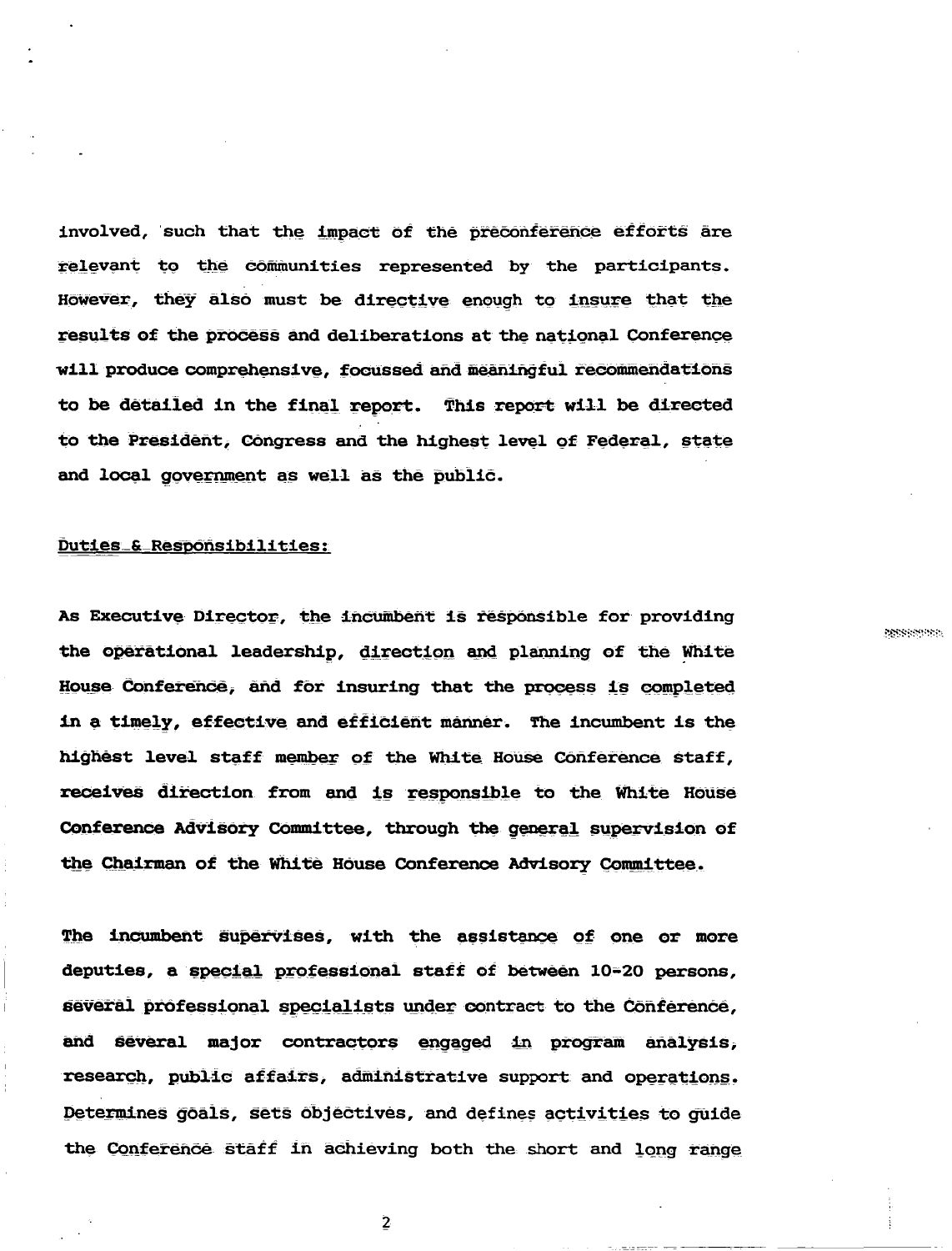program and administrative goals of the Conference.

Working closely with the White House Conference Advisory Committee, the incumbent surveys and appraises the successes and deficiencies of current library and information services, determines methods useful in assessing the problems, defines, identifies sources capable of performing required research and analysis, and initiates, monitors and controls the contracts, grants or staff work performing these Conference related activities. Additionally, the incumbent sets goals, objectives, plans and guidelines for the coordination and implementation of the national Conference and the integration of the results from the states, territories and other preconference activities into the national Conference agenda. Develops in-depth plans, agenda and format for the national Conference and related activities.

00000020223

Subject to the general policy and practice guidelines defined by the White House Conference Advisory Committee, the incumbent coordinates the necessary liaison with the Executive and Legislative Branches of the Federal Govermient, state governments, local and community governments, private sector companies, the press, professional associations, media, educational institutions, business and trade associations and other entities. These liaisons are at the highest levels of Federal and State governments, private industry, the academic and library communities, press and othermedia and elsewhere whenever appropriate to related interests that are national and international in scope.

3